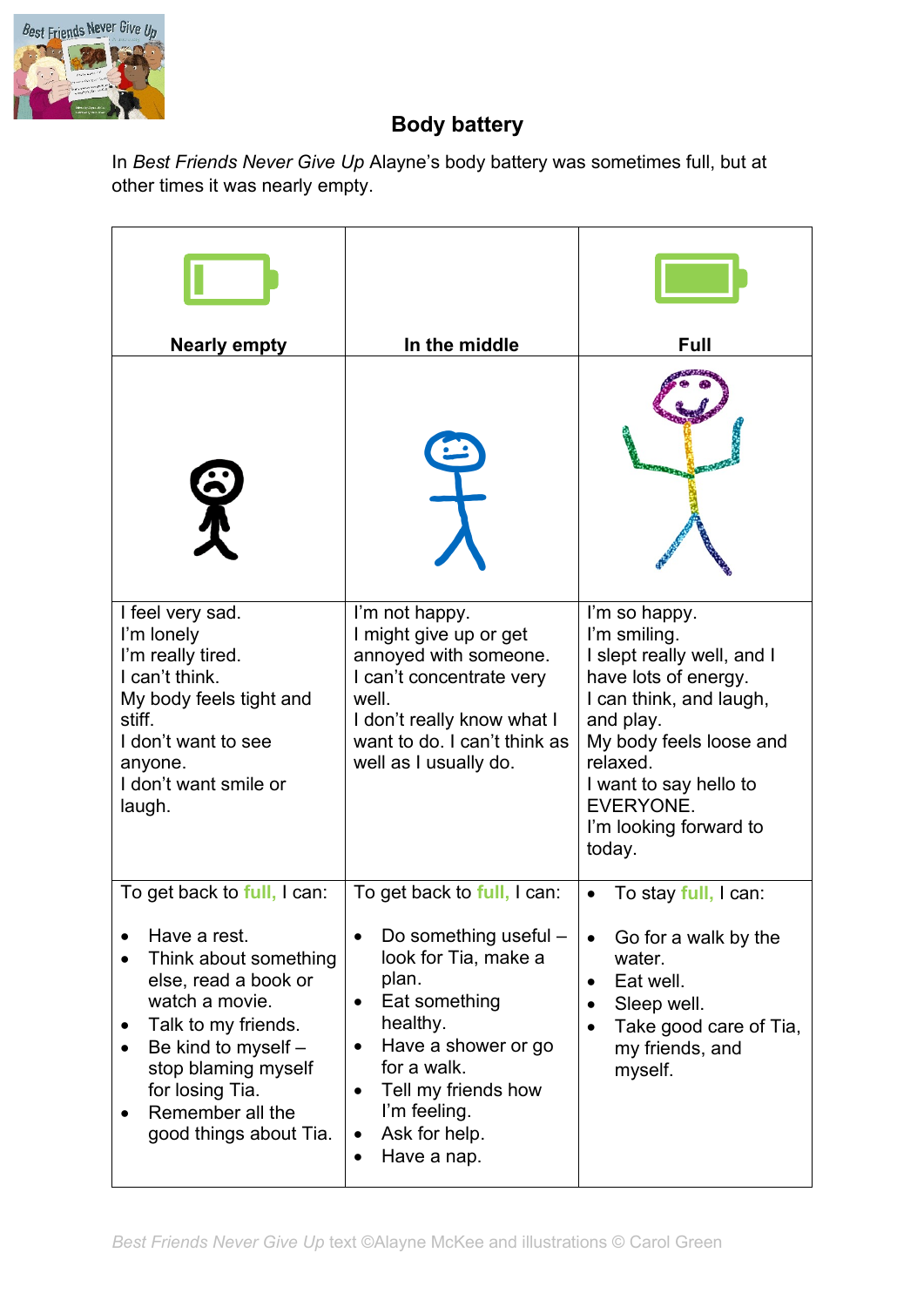Everybody's body battery fills and empties all the time. It's always good to know how you feel AND it's good to know what to do about it.



Get a piece of paper and draw pictures that show what you look like when your body battery is:

- 1. empty
- 2. in the middle
- 3. full

Under each picture write down how you feel in the picture. Write down some strategies that help too.

## **Some questions to think about:**

- How does your body battery feel right now?
- How do you know if your body battery is full? What does you body feel like? What do you say to yourself? Are you confident? Are you patient? Are you kind? What do you want to do / what do you not want to do when you feel like this?
- How do you know if your body battery is empty? What does your body feel like? What are you telling yourself? What do you want to do / what do you not want to do when you feel like this?
- What fills up your body battery?
- What empties your body battery?
- What can you do when your body battery is low to fill it up again?
- What can you do to keep your body battery full?
- What do you want people to do when your body battery is low or high?

Think about someone in your family, or one of your friends. How do you know when their body battery is empty or full? Maybe you could ask them how you can help when they feel like their body battery is getting low?